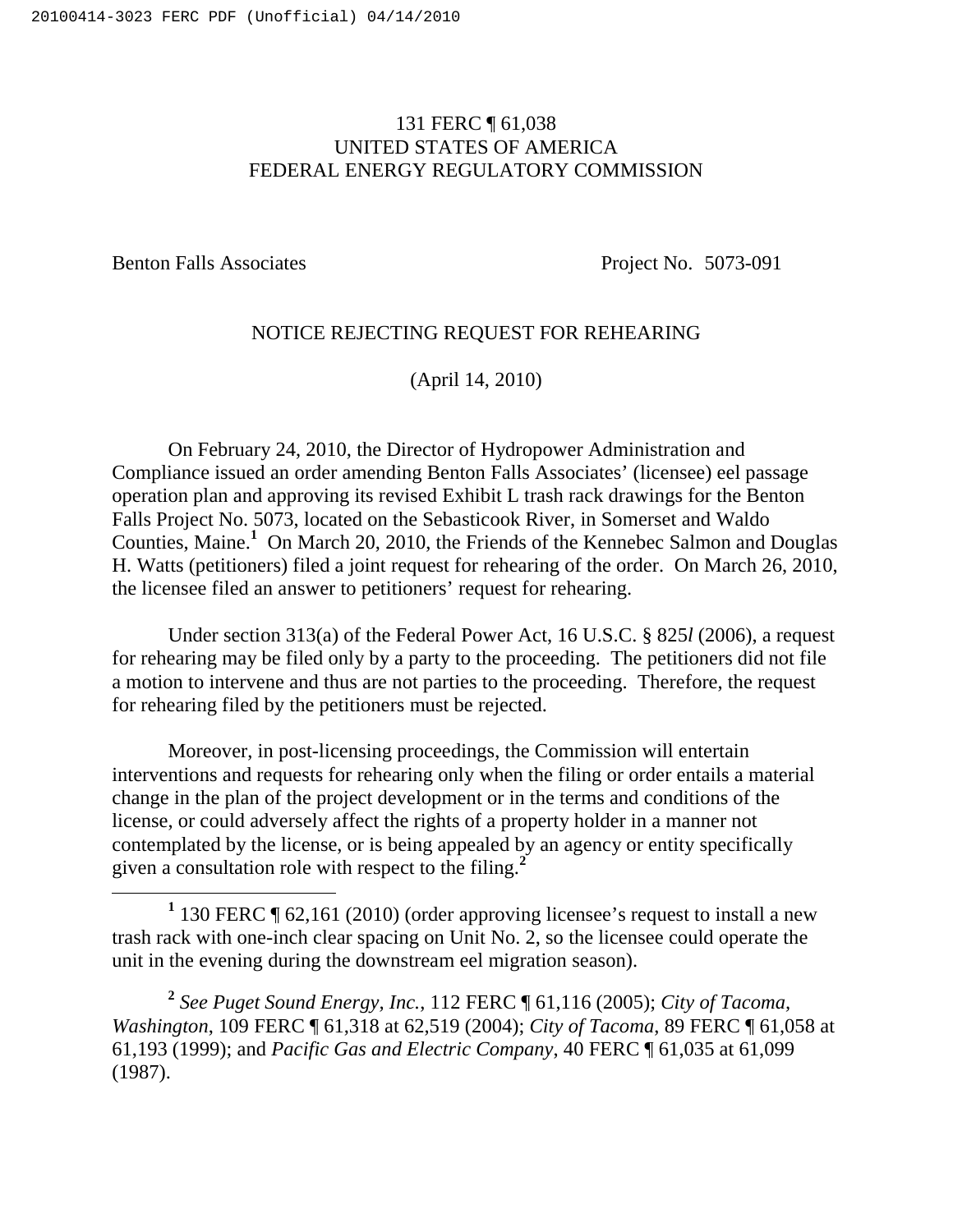Project No. 5073-091 2

None of those conditions apply in the present proceeding. The proceeding at issue here addresses the licensee's request to modify its eel passage facility operations, an action contemplated by its downstream eel passage plan approved in 2006. **<sup>3</sup>** As such, the amendment does not constitute a material change in the plan of project development or affect the rights of property owners in a manner not contemplated by the license. Further, petitioners were not given a consultation role in the development of the eel passage plan. Therefore, in this case, the Commission could not entertain a motion to intervene had one been filed by petitioners.

This notice constitutes final agency action. Requests for rehearing by the Commission of this rejection notice must be filed within 30 days of the date of issuance of this notice pursuant to 18 C.F.R. § 385.713 (2009).

> Kimberly D. Bose, Secretary.

**<sup>3</sup>** 117 FERC ¶ 62,131 (2006) (order approving upstream and downstream eel passage operation plan and effectiveness study).